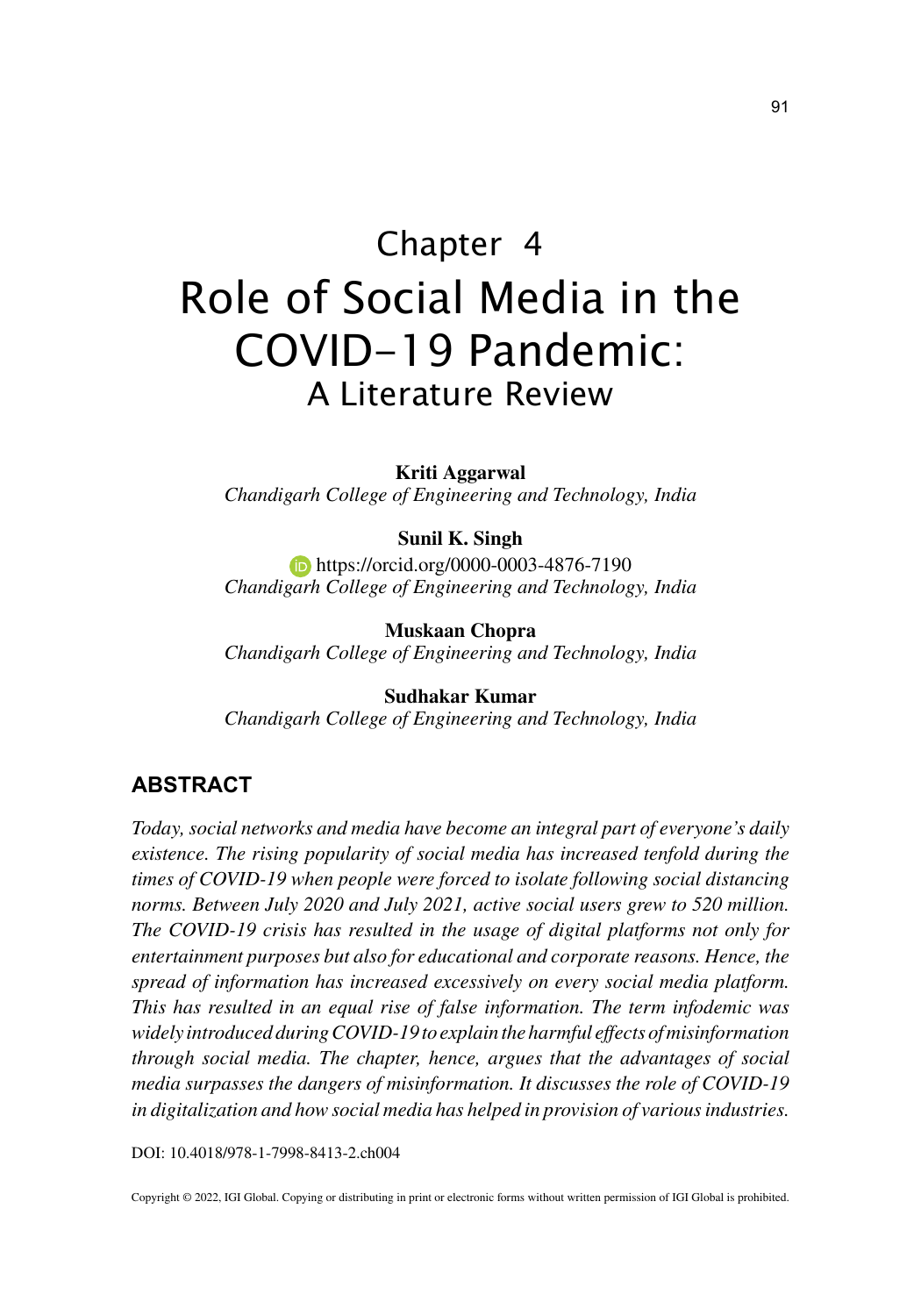### **INTRODUCTION**

Today, social media is one of the most widely used interactive technologies. Social media has not only made creation and exchange of information simple, but has also paved a way for people to share and develop their career interests and ideas. It has become a medium of expression through quickly building networks and virtual communities (Kietzmann & Kristopher, 2021; Obar & Wildman, n.d.). Social media consumers from all over the world actively use web-based applications and software to use social media sites. This has become possible only due to the widespread use of electronic devices like computers, mobiles, and smartphones etc.

Social media development began with rudimentary platforms (Kirkpatrick, 2011). GeoCities, established in November 1994, was one of the first social networking sites. It was followed by Classmates.com in December 1995 and soon afterwards, SixDegrees.com in May 1997 (NGAK, 2011). Unlike instant-messaging and chat clients, SixDegrees was the first online company that served people using their real names instead of bots (Kirkpatrick, 2011). It allowed registered people to maintain profiles, friend lists, and school affiliations. As a result, SixDegrees was regarded as the very first social networking site, according to various media channels like CBS News (NGAK, 2011).

However, social media has altered the way we all connect with one another on the internet. It has enabled us to learn what is occurring in the world in real time, to interact with one another and keep in contact with long-distance acquaintances, and to have access to an infinite quantity of knowledge at our fingertips. In many ways, social media has enabled many people to connect with others online, making the world appear more approachable.

The use of social media has further flourished during the last few years.The onset of the COVID-19 pandemic has led to a rapid consumption of social media services. It has now become an integral and popular communication tool for information generation, consumption and dissemination. Today, more than 3.8 billion people, worldwide, use social media (Kemp, 2020). Researchers have found that even though continents like America and Europe have ubiquitous social media usage, after pandemic scenarios have changed. Today, Asian nations such as Indonesia are at the top of the list of social media users (Social Media: What Countries Use It Most & What Are They Using?, 2019). A rise in the usage of social media can be seen via Figure 1. In only a short time, the number of users has increased from 3.59 billion to 4.48 billion.